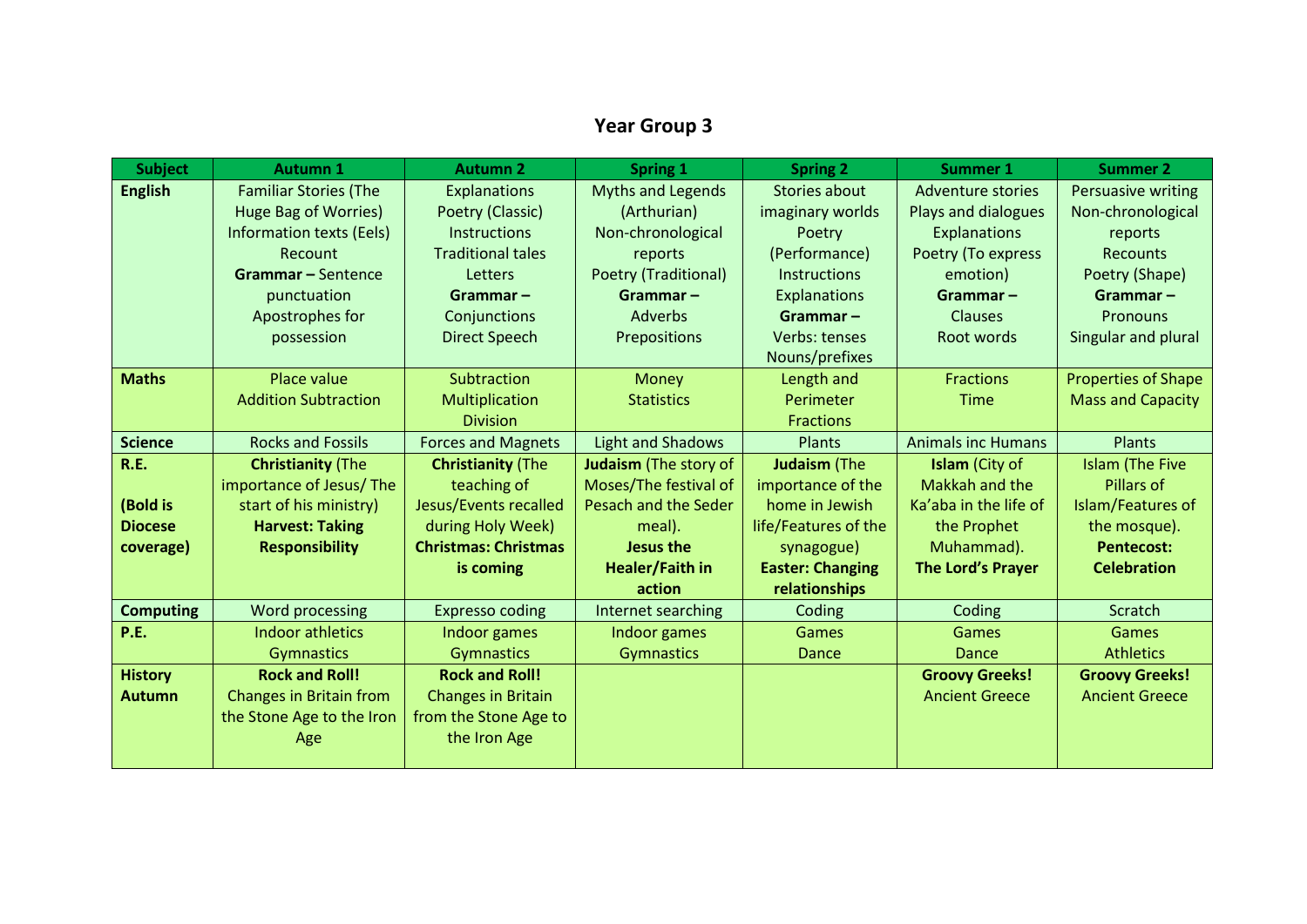| Geography     | Location                       | Locate and name the     | In the Mighty Jungle!        | In the Mighty             | Mapwork - locate          | <b>Extreme weather</b>   |
|---------------|--------------------------------|-------------------------|------------------------------|---------------------------|---------------------------|--------------------------|
| <b>Autumn</b> | Knowledge/Geographical         | continents on a         | <b>Rainforests</b>           | Jungle!                   | main countries in         | Link to climate          |
|               | skills UK                      | World Map.              | Locate areas of              | Rainforests               | Africa, Asia and          | zones, biomes and        |
|               | <b>British Isles</b>           | Locate the main         | similar                      | Study of human            | Australasia/Oceania.      | vegetation belts.        |
|               | Compare two different          | countries of Europe,    | environmental                | and physical              | Main environmental        |                          |
|               | regions in the UK.             | including Russia.       | regions, either              | geography of a            | regions, key physical     |                          |
|               | Rural/urban. Types of          | Identify capital cities | desert, rainforest or        | region in South           | and human                 |                          |
|               | settlement in modern           | of Europe.              | temperate regions.           | America.                  | characteristics and       |                          |
|               | Britain.                       |                         |                              |                           | major cities              |                          |
| Art           | <b>Drawing</b>                 | <b>Painting</b>         | <b>Collage</b>               | <b>Print</b>              | <b>Sculpture</b>          | <b>Textiles/Digital</b>  |
|               | Sketching                      | <b>Brush techniques</b> | <b>Mosaic</b>                | <b>Repeating patterns</b> | Clay                      | <b>Media</b>             |
|               |                                | <b>Watercolours</b>     | Montage                      |                           |                           | Weaving                  |
|               |                                |                         |                              |                           |                           | Create images            |
| <b>D.T.</b>   | <b>Card and Paper</b>          | <b>Construction</b>     | <b>Textiles</b>              | <b>Card and Paper</b>     | <b>Mouldable</b>          | Food                     |
|               | (Mechanisms and levers)        | (Mechanisms             | Structures/insulation.       | (Forces and motion        | (Properties of            | Properties of            |
|               |                                | levers/sliders)         |                              | levers/sliders)           | materials/use of          | materials/use of         |
|               |                                |                         |                              |                           | and classifying).         | and classifying).        |
| <b>PSHE</b>   | Myself and my                  | Citizenship             | <b>Healthy and Safer</b>     | Citizenship               | Myself and my             | <b>Healthy and Safer</b> |
|               | Relationships                  | Working together        | Lifestyles                   | Rights, Rules and         | Relationships             | Lifestyles               |
|               | <b>Beginning and Belonging</b> |                         | <b>Managing Risk</b>         | Responsibilities          | <b>Family and Friends</b> | <b>Personal Safety</b>   |
| <b>Music</b>  | Charanga                       | Charanga                | <b>Basic staff notation</b>  | Charanga                  | Charanga                  | Charanga                 |
|               | Pulse/Recognise                | Christmas               | and recorder lessons         | <b>Music from around</b>  | Disco music               | <b>Classical music</b>   |
|               | instruments                    | performance songs       | <b>(Essex Music Services</b> | the world                 | Percussion                |                          |
|               |                                | and carols              | 'Play it')                   | Easter service            | instruments.              |                          |
|               |                                |                         |                              | preparation.              |                           |                          |
| <b>French</b> | Greetings                      | Family                  | <b>Numbers</b>               | School                    | Songs                     | Conversational           |
| (KS2)         | <b>French landmarks</b>        | Colours                 | <b>Animals</b>               | Songs                     | <b>Summer vocabulary</b>  | French - My name         |
|               | Autumn vocabulary              | Christmas vocabulary    | Winter vocabulary            | Spring vocabulary         |                           | isI liveI haveI          |
|               |                                |                         |                              |                           |                           | am                       |